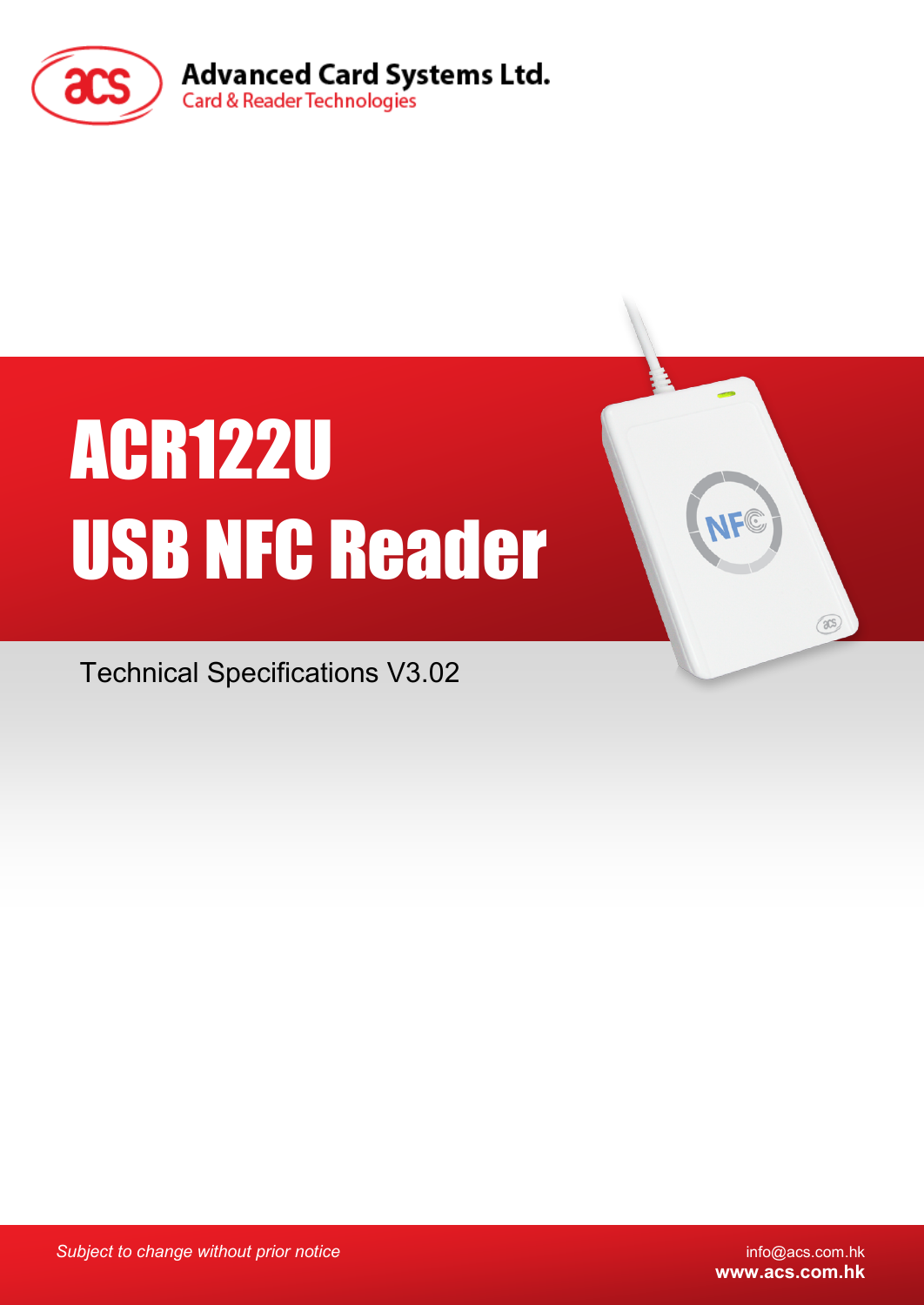

### **Table of Contents**

Page 2 of 6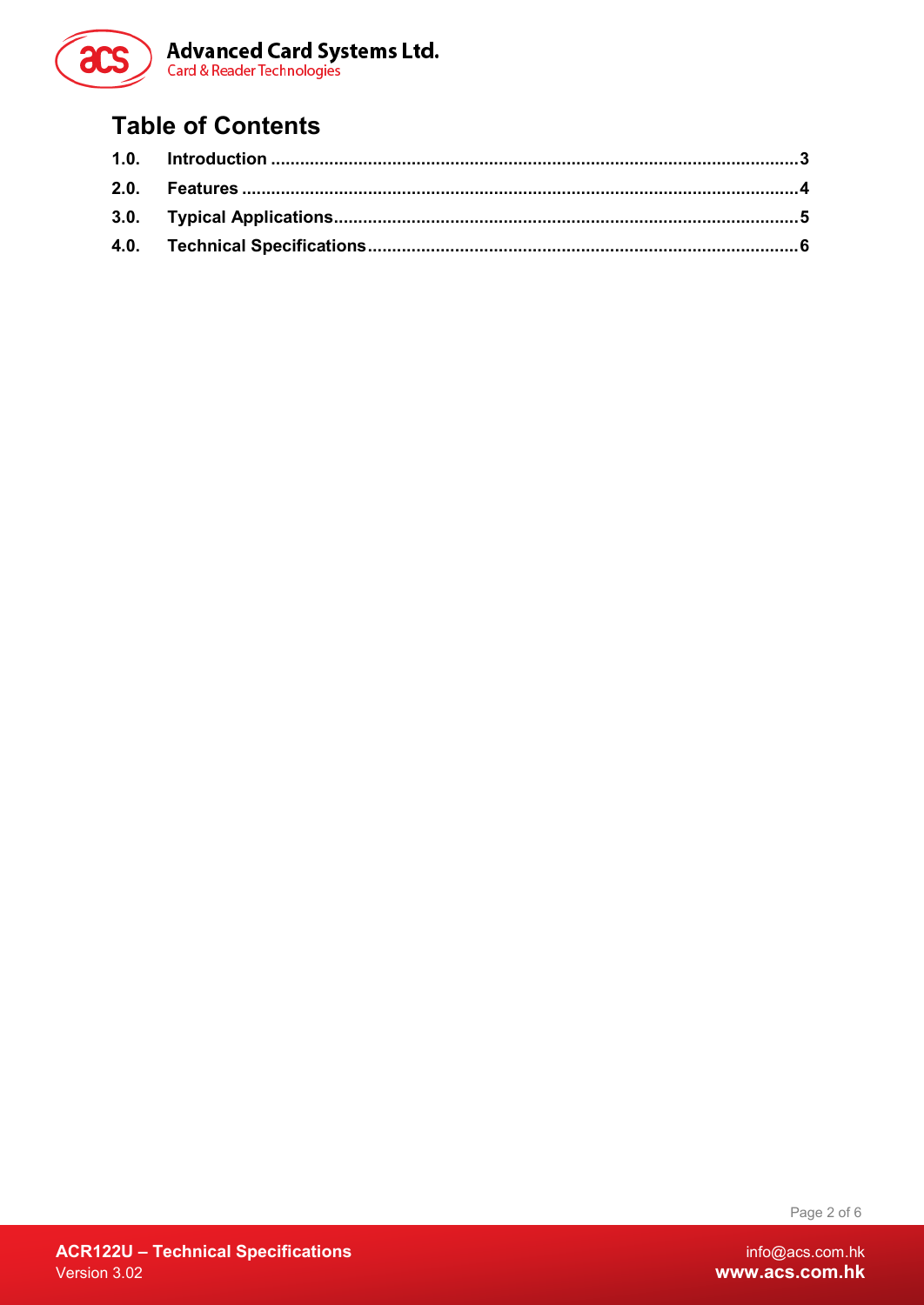

#### <span id="page-2-0"></span>**1.0.Introduction**



The ACR122U is a PC-linked contactless smart card reader/writer developed on the 13.56 MHz contactless technology. It is the world's first CCIDcompliant contactless card reader/writer that follows both ISO 14443 and ISO 18092. This device is designed to support not only Mifare and ISO 14443 Type A and B cards, but also FeliCa and NFC tags.

By making use of up to 424 kbps for NFC tag access and full USB speed of up to 12 Mbps, ACR122U can read and write faster, and more efficiently. Furthermore, ACR122U is also PC/SC-compliant which allows interoperability across different applications and platforms. You can experience

the convenience in using ACR122U, with its compact size and the various features it offers, for applications such as payment, access control, time and attendance, and mass transit.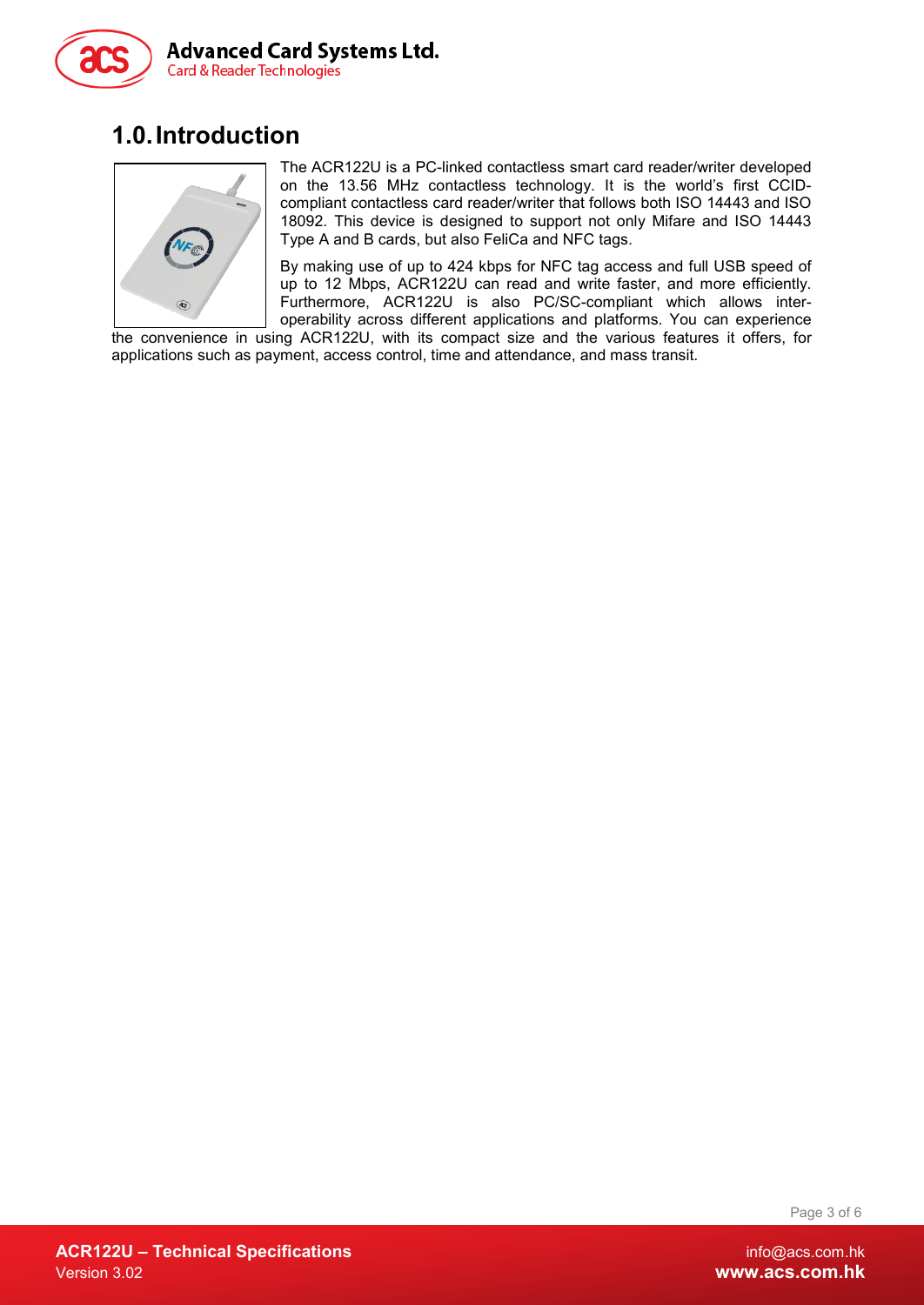

#### <span id="page-3-0"></span>**2.0.Features**

- USB 2.0 Full Speed Interface
- CCID Compliance
- Smart Card Reader:
	- o Read/Write speed of up to 424 kbps
	- $\circ$  Built-in antenna for contactless tag access, with card reading distance of up to 50 mm (depending on tag type)
	- o Support for ISO 14443 Part 4 Type A and B cards, Mifare, FeliCa, and all four types of NFC (ISO/IEC 18092 tags)
	- o Built-in anti-collision feature (only one tag is accessed at any time)
- Application Programming Interface:
	- o Supports PC/SC
	- o Supports CT-API (through wrapper on top of PC/SC)
- Built-in Peripherals:
	- o User-controllable bi-color LED
	- o User-controllable buzzer
- Supports Android<sup>™</sup> OS 3.1 and above
- Compliant with the following standards:
	- o ISO 14443
	- o CE
	- o FCC
	- o KC
	- o VCCI
	- o PC/SC
	- o CCID
	- o Microsoft WHQL
	- o RoHS

Page 4 of 6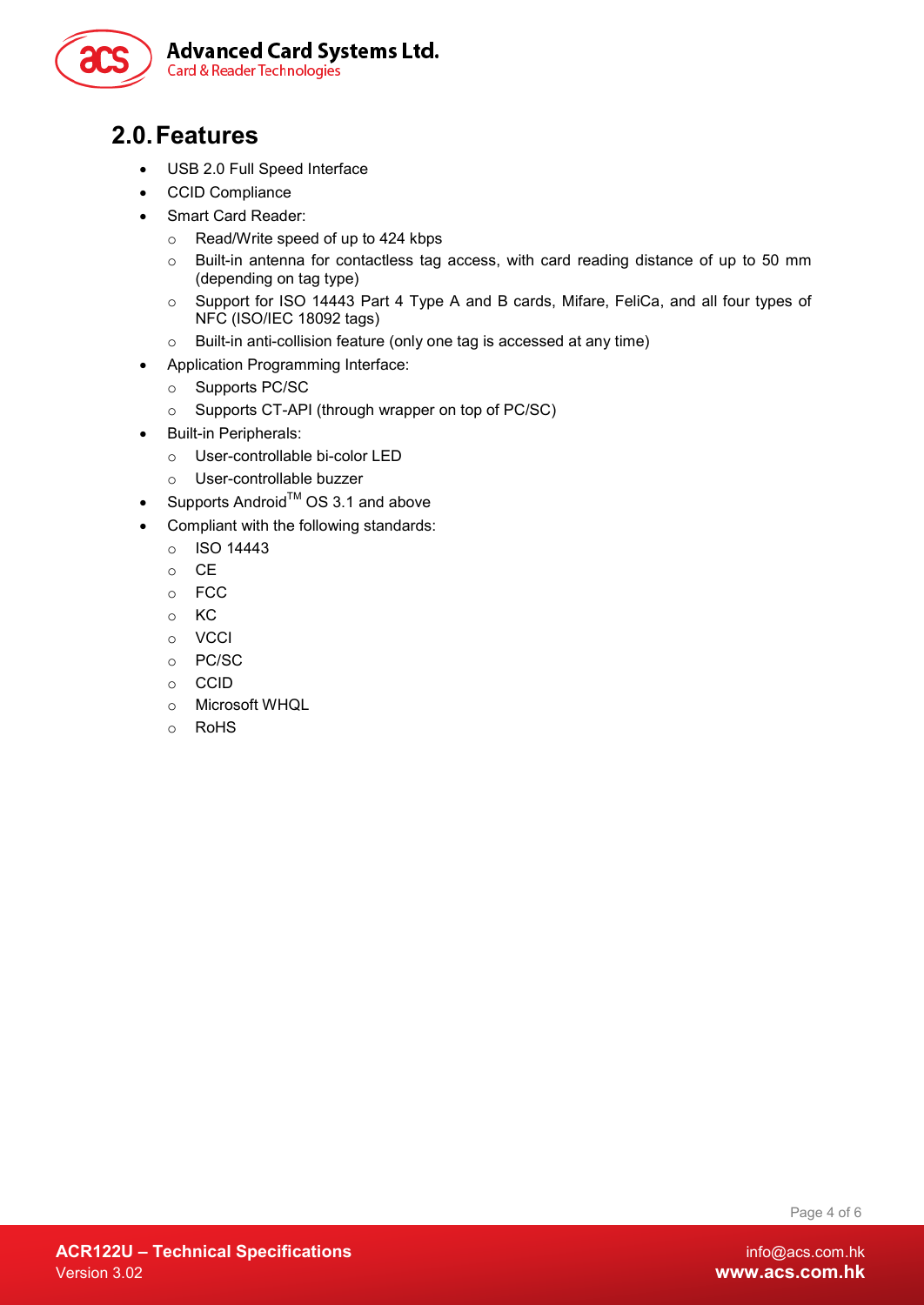

## <span id="page-4-0"></span>**3.0.Typical Applications**

- e-Government
- e-Banking and e-Payment
- e-Healthcare
- Transportation
- Network Security
- Access Control
- Loyalty Program



Page 5 of 6